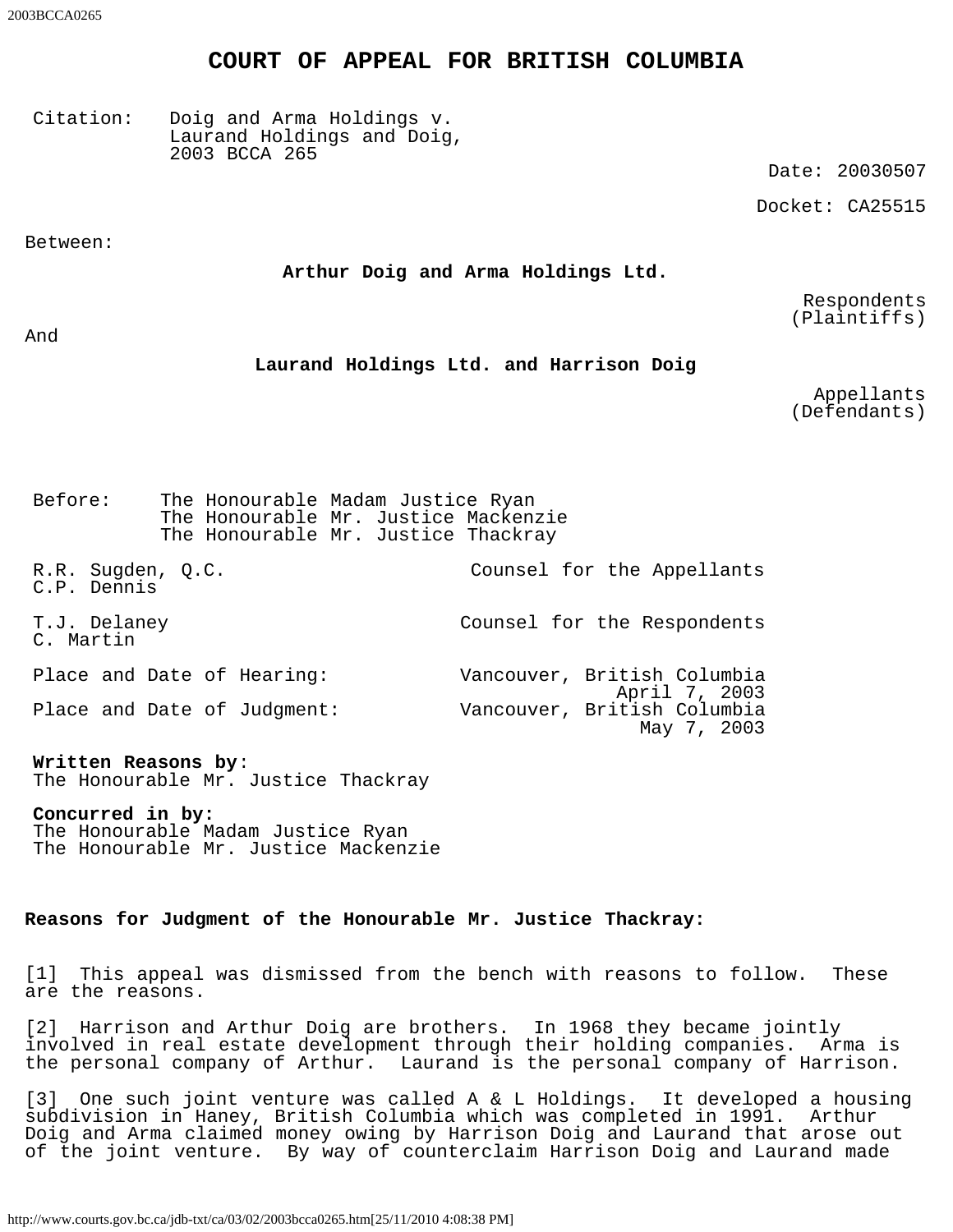similar claims.

[4] In 1983 Laurand borrowed \$100,000 from the Toronto Dominion Bank which was secured by a mortgage on the joint venture property. The joint venture paid off that mortgage with funds obtained from the Bank of British Columbia. In reasons dated 29 December 1998, Madam Justice Sinclair Prowse held that an agreement had been reached between the parties whereby Laurand would be solely responsible for repayment and interest at prime plus 2%. Judgment was therefore granted in favour of Arma in the amount of \$25,936.

[5] The trial judge further held that there was no agreement to pay interest on the disparity of the capital accounts of Arma and Laurand.

[6] Arthur Doig also claimed for interest on a debt owing by Big West Construction Ltd., a company controlled by Harrison Doig, to the joint venture. The trial judge held that Harrison Doig was liable to the joint venture for interest on that debt from 30 April 1989.

[7] The trial judge found that there were accounting issues to be resolved between the parties. The accounting could not be settled by the parties, so the trial continued on 20 September 2000 and on 1 May 2001. Further evidence was presented, including accounting reports from Mr. V. Cinnamon, Mr. T. Jackson and Mr. J. Peters. In reasons dated 8 June 2001, the trial judge noted that it had been discovered that Arma had been struck from the register at the time of the trial and that Laurand therefore sought an order vacating the judgment of 29 December 1998. Arma was restored to the register on 27 July 2000. The trial judge held that this was "just" and refused the application to vacate her 29 December 1998 order.

[8] The trial judge said that the amount she had earlier\_calculated as owing by Laurand to Arma for the mortgage loan, being \$25,936, was in error. Further, all parties agreed that the amount of \$84,034, being the balance on the mortgage and Big West loans which on 8 June 2000 she had ordered the defendants to pay to Arma, was in error.

[9] The trial judge then proceeded to revisit her analysis of the amount owing between the parties. In doing so, she accepted the calculations made by Mr. Peters. She said that Mr. Cinnamon had presumed the mortgage was repaid in 1988 but she held that there was no evidence in support of this conclusion. The trial judge accepted Mr. Peters' figure of \$98,361 as the amount owing on the mortgage as of 30 April 1998. She then divided that amount equally between the parties, resulting in a finding that "Laurand owes Arma \$56,919.50 for its interest in the outstanding balance of the Mortgage Loan."

[10] The trial judge accepted Mr. Cinnamon's calculations concerning the interest on the Big West loan over those of Mr. Peters**.** He calculated the interest owing to be \$18,502 as of 31 December 1998. She further held that the outstanding principal was \$41,511, for a total debt to the joint venture of \$60,013. She said that Harrison Doig had repaid \$45,500, leaving \$14,513 payable of which Harrison Doig owed to Arma \$7,256.50.

[11] The trial judge then said that of the \$45,500 paid by Harrison Doig, Arma was entitled to only one-half because it had a 50% interest in the joint venture. She therefore held that Arma owed Laurand \$22,750.

[12] In summary, the trial judge concluded that Laurand owed Arma the net amount of \$34,169.50, and that Harrison Doig owed Arma \$7,256.

[13] The appellants' factum alleged the following errors by the trial judge:

- 1. In holding that Mr. Peters' report of 20 June 2000 represented the accounting that best accorded with her reasons of 29 December 1998.
- 2. In not admitting into evidence the expert reports of Mr. Gardiner and Mr. Schultz.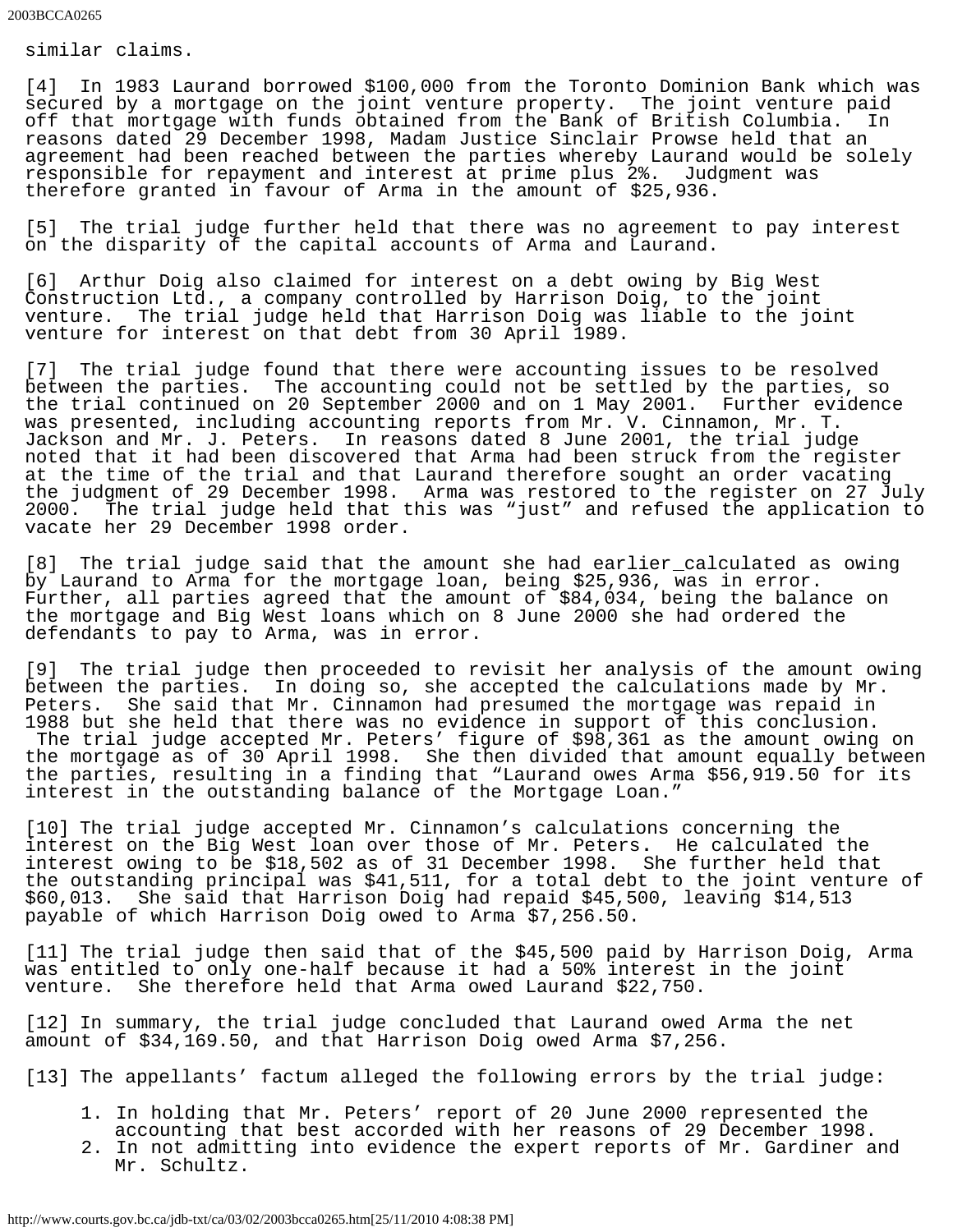- 3. In holding that Harrison Doig was liable to the joint venture for the Big West loan.
- 4. In not vacating her judgment of 28 December 1998 in light of the fact that Arma had been struck from the register at the time of the trial and judgment.

[14] On the oral hearing of the appeal, counsel for the appellants, who had not drafted the factum, abandoned all but the first ground of appeal. Mr. Sugden recast even this to simply allege that Mr. Peters' report contained a fundamental error and that Mr. Cinnamon's report was the one that should have been accepted.

[15] The appellants submit that the fundamental error is that the mortgage had been repaid in 1997, and consequently there was no loan upon which to charge interest. The appellants say that the result was that Mr. Peters was charging interest on the disparity of the capital accounts, something that the trial judge had found against.

[16] Mr. Peters' report of 20 June 2000 explains that his understanding was that interest on the mortgage would be charged to Laurand "as long as it existed." The report says that this "was the methodology used" in the report of 18 February 2000 and was calculated "in accordance with the decision of Madam Justice Sinclair Prowse dated December 29, 1998. This methodology represented the difference between Mr. Peters' report and that of Mr. Cinnamon.

[17] The trial judge held that Mr. Peters had correctly applied her reasons. While the mortgage was repaid to the Toronto Dominion Bank, the indebtedness<br>of Laurand to Arma remained outstanding. It was on this indebtedness, calculated from the mortgage figures, that the trial judge made her award.

[18] If Mr. Peters had said that interest was to be paid as long as indebtedness by Laurand to Arma existed, rather than saying "as long as it existed" he would have better articulated the trial judge's reasons.

[19] Mr. Peters further confused the matter by saying in his discovery evidence that he was calculating the interest on the capital account discrepancy. That testimony grounded the appellants' submissions on this appeal.

[20] Unfortunately, both the trial judge and Mr. Peters failed to clearly articulate that the mortgage was to be distinguished and treated separately from the discrepancy in the capital accounts. The fact that the mortgage was a part of the capital account caused confusion. In my opinion, the problem that has occurred is one of semantics rather than one of substance.

[21] The trial judge concluded correctly, in my opinion, that Mr. Peters was following the directions in her order. He calculated the mortgage interest as though there was still an outstanding mortgage.

[22] The trial judge was in the best position to interpret her reasons, and I can see no error in her determination that would permit this Court to interfere.

[23] I would dismiss the appeal.

"The Honourable Mr. Justice Thackray"

I AGREE: